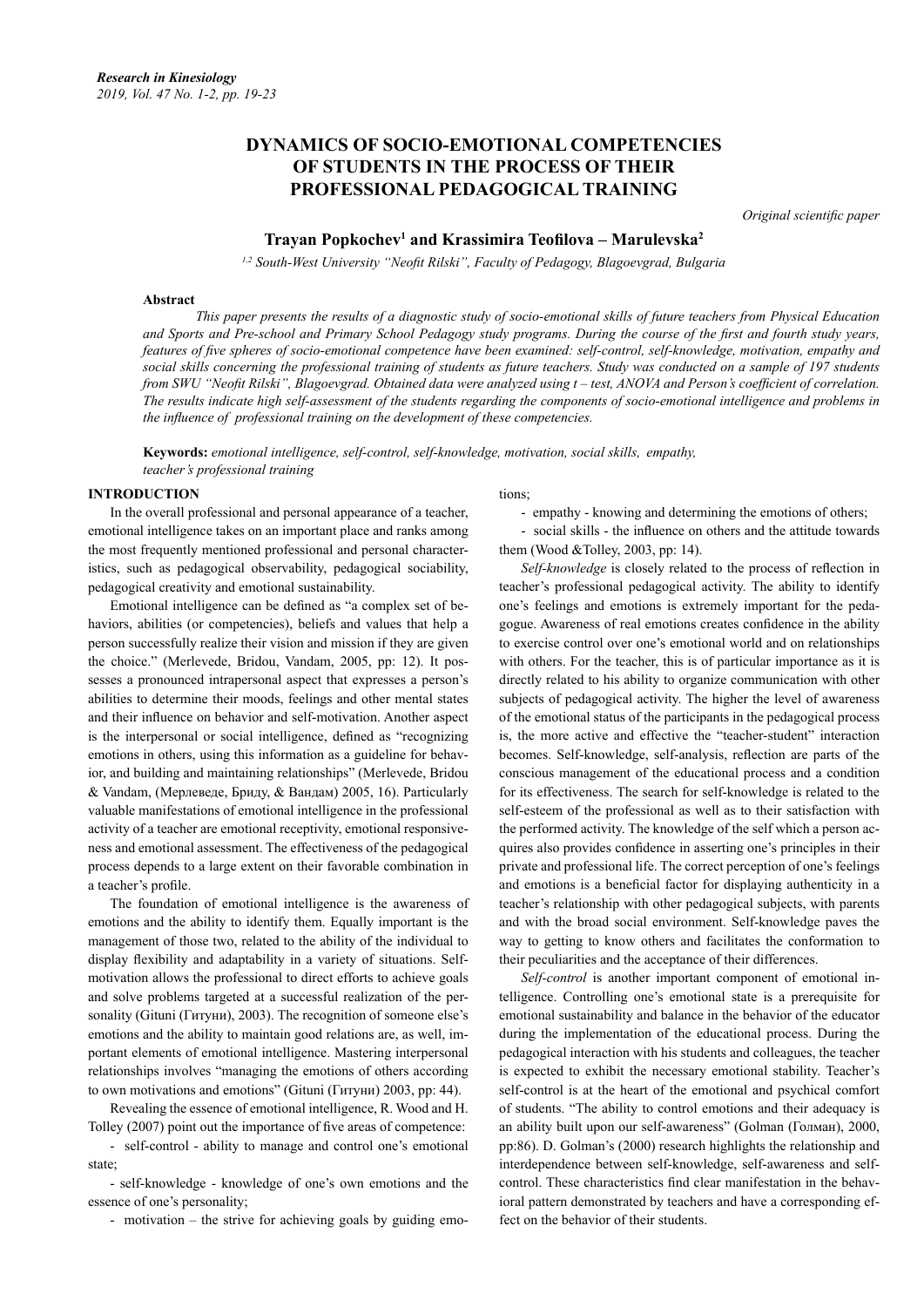#### 20 *T. Popkochev & K. Teofilova*

*Empathy* is a component of the emotional intelligence displayed by the teacher during the pedagogical process is another valuable personal and professional characteristic. Empathy is related to a highly developed personal sensitivity to the verbal and non-verbal messages of others. This sensitivity is usually accompanied by an emotional response expressed in empathy, co-experience. In professional-pedagogical communication, empathy is a kind of catalyst for the success of the educational process. Empathy is related to selfknowledge as a component of emotional intelligence. Through the knowledge of self as a person and a professional, the teacher finds his way to others and increases one's sensitivity to their emotions and experiences.

*Motivation* is an extremely valuable component of teachers' emotional intelligence which is in close correlation with self-control and self-knowledge. Teachers' internal motivation determines their focus on achieving important goals in professional-pedagogical work (Totzeva (Тоцева), 2013). Motivation is connected to dedication in the profession of a teacher, the selfless commitment to high educational goals in support of the development of the growing personality. The motivation of the teacher is of importance for manifestations of determination, confidence and optimism in the pedagogical interaction, which undoubtedly contributes to the effectiveness of the educational process.

All the areas of competence discussed above are closely related and interdependent with yet another valuable manifestation of emotional intelligence, namely -social skills. They allow the teacher to understand human relations and, in the relevant social context, make an authentic interaction with learners, influence their behavior, stimulate their cognitive activity. The pedagogue's level of formation of social skills is a prerequisite for effective pedagogical communication. This type of skill also implies a high degree of empathy and self-control in the pedagogical interactions of the teacher.

In practical terms, the social, economic and demographic characteristics of Bulgarian society pose with particular importance the problem of training and qualification of future teachers, whose professionalism depends on the successful implementation of new policies and the implementation of innovative ideas and practices in the system of pre-school and school education. The report of the World Bank on the Importance of Skills for the Labor Force in Bulgaria: the Relationship between Cognitive and Social-Emotional Skills and the Conduct of the Labor Market (Levin et al., 2016) summarizes the results of a nationally representative study of cognitive and socioemotional skills of the work age population. The report shows that the level of formation of cognitive and socio-emotional skills is very important for the Bulgarian labor market. The problem is that the workforce, including future teachers, enters the labor market with insufficiently formed professional and social competencies.

The relevance and importance of the problem of the formation of specific socio-emotional skills of prospective teachers gave reason to draw our attention to the diagnostics and analysis of the dynamics of "soft" skills in the context of the professional training of students from various educational fields. The focus of the analysis falls on the characteristics and dynamics of the socio-emotional skills of the students in the process of their professional pedagogical training. It is assumed that: 1) future educators choose the field of professional realization with high self-assessed personal social competences; 2) professional training is expected to have an impact on the development of these competences.

The verification of these hypotheses is related to criteria - "level of assessment"; "consistency", internal coherence; changes in the level of assessments.

#### **METHOD**

The empirical results which are discussed below were obtained in a study carried out in the spring of 2017 among students from SWU "Neofit Rilski", Blagoevgrad, among a sample of 197 students, of which 161 women and 36 men. The students are enrolled in the following study programs: pre-school and primary school pedagogy, pre-school pedagogy and foreign language, primary school pedagogy and foreign language, physical education and sports. Further, concerning the topic, attention is paid mainly to the results of the students from physical education and sports (PES) program in a certain comparison with those of the pre-school and primary school pedagogy (PPSP) program.

Wood &Tolley's tests for emotional intelligence diagnostics (Wood & Tolley, 2007) were used in the empirical study. In the authors' concept, the test examines the five co-related components of emotional intelligence (competences of self-control, self-knowledge, motivation, empathy and social skills) through a set of assertions that the tested person assesses on a three-step Likert scale. The test answers are coded at three levels: high, medium and low. The quantification of results at the first level is awarded with three ballots, the second one –with two, and the third –with one.

The total number of people surveyed is more than 50% of the actual students enrolled in the training process, thus, the sample is a representative one, as well as the group of each of the studied study programs.

The number of surveyed students enrolled in the PES program is 38 (Table 1. FE). They are divided into two subgroups: enrolled in the first and fourth study year. For the whole group and the subgroups regarding the level of assessments, we compare common and average values of the components of emotional intelligence. The Anova: Single Factor method is applied to the results by components and by subgroups, which verifies the difference in the average values for the high, medium and low test levels (the consistency criterion). By using t-Test: Paired Two Sample for Means in Excel, the significance of the differences in the average values for the subgroup of freshmen and fourth-year students is checked. For both subgroups, r - Pearson's correlation coefficient is calculated. The results obtained are compared with the results of the students enrolled in the PPSP program. Further in the article, the terms "competence" and "competences" and "skills" as well as "emotional" and "socio-emotional" intelligence are used as synonyms.

## **RESULTS**

Results from the analyses are presented in several tables. Tables from 1 to 7 present results obtained from the students included in the study program PES (physical education and sport), particularly, distribution of study sample by years of study and gender, average module values, results from ANOVA and calculated t – test etc.

Table 3 presents the average module values and differences between different years, while values of person`s coefficient of correlation is presented in Table 5.

*Table 1. FE Surveyed students, PES program*

| Indicator/study year | $1st$ year | $4th$ year |
|----------------------|------------|------------|
| Average age          | $21.4r$ .  | 27,6       |
| Men $(\% )$          | 18 (86)    | 14 (82,4)  |
| Women $(\%)$         | 3 (14)     | 3(17,6)    |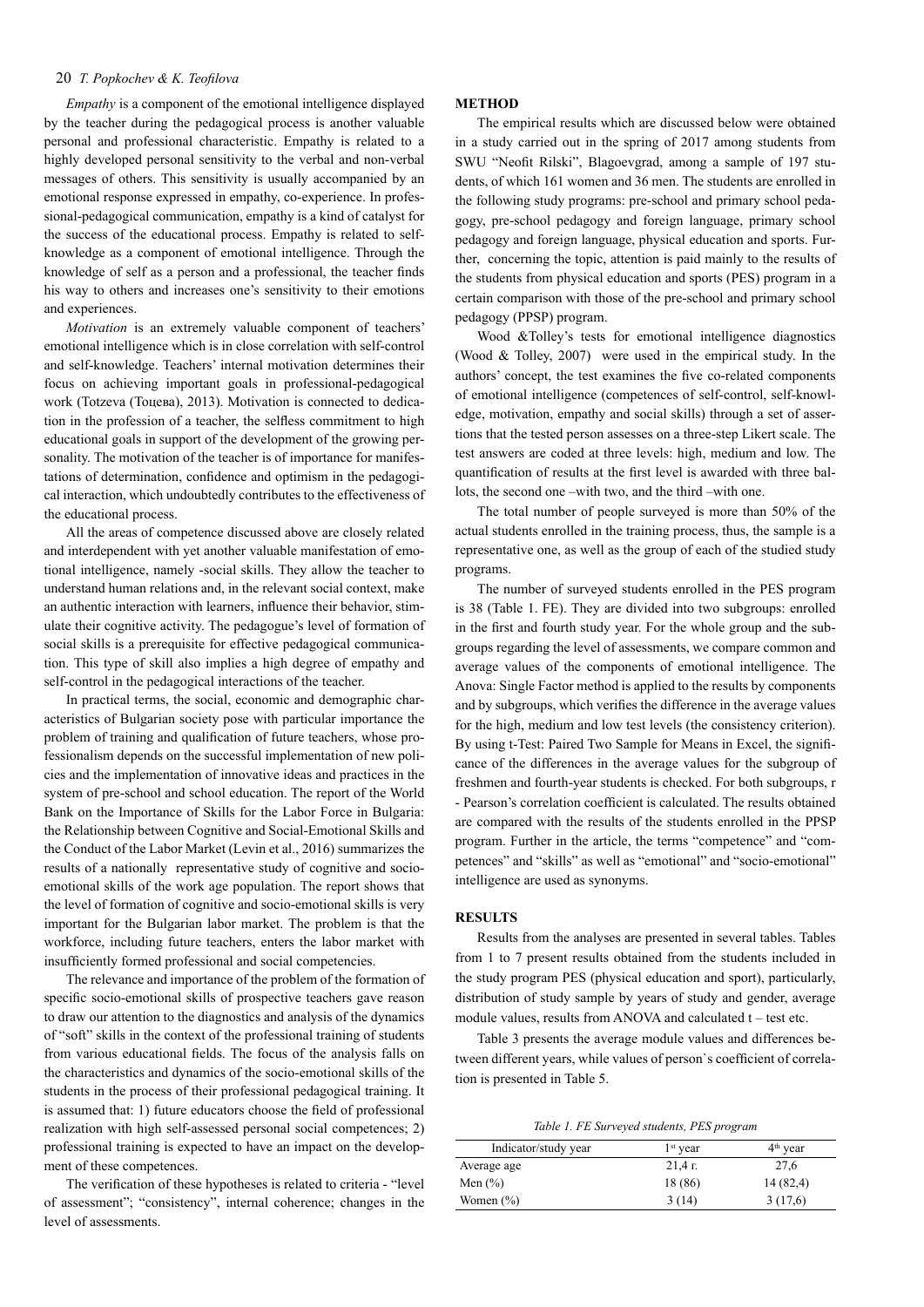## DYNAMICS OF SOCIO-EMOTIONAL COMPETENCIES OF STUDENTS IN THE PROCESS OF... 21

| Table 2. FE Average values PES program |                      |  |  |  |
|----------------------------------------|----------------------|--|--|--|
| Values                                 | 1 <sup>st</sup> year |  |  |  |
| Overall average                        | 2,076                |  |  |  |
| Average 1st year                       | 2,194                |  |  |  |
| Average 4th year                       | 1,931                |  |  |  |
| Difference in years                    | 0,262                |  |  |  |

*Тable 3. FE Average module values –PES study program according to study years*

| Module/<br>study year | Components     | 1st year | 4th year | Difference |
|-----------------------|----------------|----------|----------|------------|
| M1                    | Self-control   | 2,46     | 1,020    | 1,45       |
| M <sub>2</sub>        | Self-knowledge | 1,079    | 0.0833   | 0,996      |
| M <sub>3</sub>        | Motivation     | 2,292    | 2,529    | $-0.237$   |
| M4                    | Empathy        | 2,444    | 2,578    | $-0.134$   |
| M <sub>5</sub>        | Social skills  | 2,365    | 2.5      | $-0.135$   |
| Max: 3                | Average:       | 2,194    | 1,931    | 0,262      |

*Тable 4. FE– PN Values of Pearson Correlation, PES and PPSPstudy programs*

| Subgroups              | Values – PES | Values-PPSP |
|------------------------|--------------|-------------|
| $1st$ year $-4th$ year | 0.612        | 0,882       |

*Тable 5. FE Values in modules, Anova: Single Factor, PES study program*

| Module/study year | $1st$ year |          |          |          | $4th$ year |
|-------------------|------------|----------|----------|----------|------------|
| <b>Statistics</b> | F          | P-value  | F        | P-value  |            |
| M1                | 66,20484   | 6,57E-16 | 42,15111 | 2,71E-11 |            |
| M <sub>2</sub>    | 1,378968   | 0,259704 | 6,146341 | 0,004202 |            |
| M <sub>3</sub>    | 156,6934   | 1,51E-24 | 71,41652 | 4,11E-15 |            |
| M4                | 91,54375   | 1,59E-18 | 83,26726 | 2,48E-16 |            |
| M5                | 40,4217    | 7,63E-12 | 44,29066 | 1,26E-11 |            |
|                   | F crit     | 3,15     | F crit   | 3,19     |            |

| Table 6. FE-PN Values in modules t test1-4 study years, |
|---------------------------------------------------------|
| students enrolled in the PES and PPSP study programs    |

| Modules          | t Stat-PES | t Stat-PPSP |
|------------------|------------|-------------|
| M1self-control   | 1,208      | 2,278       |
| M2self-knowledge | 2,364      | 2,2         |
| M3motivation     | 1,064      | 1,67        |
| M4 empathy       | 4,666      | 1,278       |
| M5social skills  | 2,736      | 1,611       |

*Note: For both study programs the critical levels in one-sided and a two-sided test (t Critical one-tail и t Critical two-tail) based on overall values are 2,92 и 4,30 accordingly.*

*Тable 7. FE Overall score by levels and modules, PES study program*

| Score-study    |                          | High scores                | Medium scores |       |       | Low scores |
|----------------|--------------------------|----------------------------|---------------|-------|-------|------------|
| year           | 1 K                      | 4 K                        | 1 K           | 4 K   | 1 K   | 4 K        |
| M1             | 249                      | 67                         | 36            | 16    | 25    | 21         |
| M <sub>2</sub> | 53                       | 48                         | 40            | 33    | 43    | 24         |
| M <sub>3</sub> | 270                      | 201                        | 48            | 44    | 12    | 13         |
| M <sub>4</sub> | 237                      | 216                        | 48            | 34    | 23    | 13         |
| M <sub>5</sub> | 210                      | 186                        | 64            | 58    | 24    | 11         |
|                |                          |                            | t Stat        |       |       |            |
|                |                          | 1,866                      |               | 3,431 | 2,587 |            |
|                | $P(T \le t)$<br>one-tail | 0,067696                   |               | 0,013 | 0,677 |            |
| $t$ -Test      |                          | t Critical one-tail: 2,132 |               |       |       |            |
|                | $P(T \le t)$<br>two-tail | 0,135                      |               | 0,027 | 0,135 |            |
|                |                          | t Critical two-tail: 2,777 |               |       |       |            |

|  | Table 8. PN Tested students from the PPSP program |  |
|--|---------------------------------------------------|--|
|  |                                                   |  |

| Indicator/study year | $1st$ year                               | 4 <sup>th</sup> year |
|----------------------|------------------------------------------|----------------------|
| Average age          | $20,67$ r.                               | 25,8                 |
| men                  | $\Omega$                                 | 0                    |
| women                | 44                                       | 25                   |
|                      | Table 9. PN Average values, PPSP program |                      |
| Values               |                                          | Estimates            |
| Overall average      |                                          | 2,380                |
| Average 1st year     |                                          | 2,386                |
| Average 4th year     |                                          | 2,371                |

# *Тable 10. PN Average module values –PPSP study program according to study years*

| Module/<br>study year | Components     | 1st year | 4th year | Difference |
|-----------------------|----------------|----------|----------|------------|
| M1                    | Self-control   | 2,261    | 2,307    | $-0.045$   |
| M <sub>2</sub>        | Self-knowledge | 2,189    | 2,113    | 0,076      |
| M <sub>3</sub>        | Motivation     | 2,477    | 2,447    | 0,031      |
| M4                    | Empathy        | 2,625    | 2,520    | 0,105      |
| M <sub>5</sub>        | Social skills  | 2,375    | 2,467    | $-0.092$   |
| Max: 3                | Average:       | 2,386    | 2,371    | 0,015      |

*Таble 11. PN Values in modules, Anova: Single Factor, PPSP study program*

| Module/<br>study year | $1st$ year |           | $4th$ year |           |
|-----------------------|------------|-----------|------------|-----------|
| <b>Statistics</b>     | F          | P-value   | F          | P-value   |
| M <sub>1</sub>        | 113,043    | 4,330E-29 | 145,964    | 4,6E-26   |
| M <sub>2</sub>        | 65,269     | 2,613E-20 | 33,346     | $5.6E-11$ |
| M <sub>3</sub>        | 141,095    | 3,368E-33 | 92,704     | $1,2E-20$ |
| M <sub>4</sub>        | 370,897    | 3,225E-54 | 129,525    | 1,4E-24   |
| M <sub>5</sub>        | 108,285    | 2,498E-28 | 57,857     | $1E-15$   |
|                       | F crit     | 3,066     | F crit     | 3,124     |

*Таble 12. PN Overall score by levels and modules, PPSP study program*

| Score-study<br>year | High scores              |        | Medium scores |     | Low scores |     |
|---------------------|--------------------------|--------|---------------|-----|------------|-----|
|                     | 1 K                      | 4 K    | 1 K           | 4 K | 1 K        | 4 K |
| M1                  | 420                      | 267    | 106           | 36  | 71         | 43  |
| M <sub>2</sub>      | 342                      | 186    | 172           | 86  | 64         | 45  |
| M <sub>3</sub>      | 462                      | 258    | 164           | 90  | 28         | 19  |
| M4                  | 558                      | 291    | 116           | 68  | 19         | 19  |
| M <sub>5</sub>      | 441                      | 249    | 138           | 104 | 48         | 17  |
| t Stat              |                          |        |               |     |            |     |
| t-Test              | 9,398                    |        | 6,646         |     | 2,999      |     |
|                     | $P(T \le t)$<br>one-tail | 0,0004 | 0.001         |     | 0.02       |     |
|                     | t Crit. one-tail: 2,132  |        |               |     |            |     |
|                     | $P(T \le t)$<br>two-tail | 0,0007 | 0,0027        |     | 0,04       |     |
|                     | t Crit.1 two-tail: 2,776 |        |               |     |            |     |

Tables from 8 to 12 present results obtained from the students included in Pre-school and primary school pedagogy" (PPSP) study program particularly, distribution of study sample by years of study and gender, average module values, results from ANOVA and calculated  $t - test$  etc.

### **DISCUSSION AND CONCLUSION**

(A) Students enrolled in the "Physical education and sports" study program

The obtained results (Table 3. FE and Table 7. FE) indicate that the subjects surveyed mostly give high scores of their emotional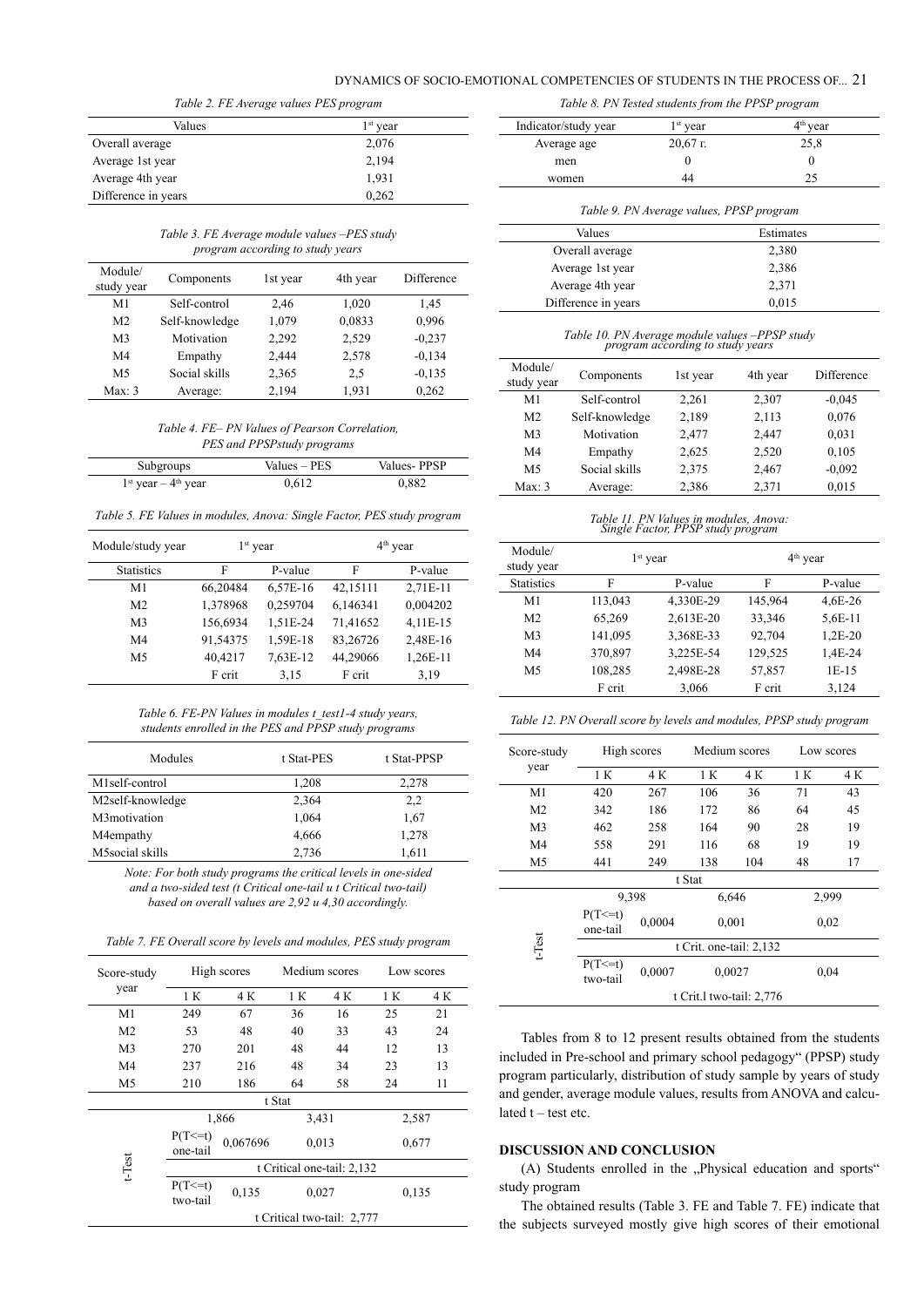#### 22 *T. Popkochev & K. Teofilova*

competence for each component of emotional intelligence. Regarding the internal consistency between the high, middle and low scores for each module for first and fourth study years (Table 5. FE), there is a significant difference, with a categorical predominance of high scores. An exception is M 2 ("self-knowledge"), where the zero statistical hypothesis of absence of difference in the average values for the three types of scores is confirmed, in the fourth study year, however, this hypothesis is not present. It should be noted that gender differences were not checked. Students most likely enroll and graduate with high self-esteem on their way to the profession.

It can be seen that generally in the fourth study year the scores decrease. This decrease is statistically significant in the medium scores, while the difference in the low and high scores is not statistically significant (Table 7. FE). The decreased values of assessment of the surveyed on the components of emotional intelligence at the personal level during the fourth study year may be a sign of an increasing restraint in respondents' reactions. As far as test items cover typical interpersonal relationship situations, concerning the chosen professional orientation this finding can hardly be interpreted as a sign of a problem in emotional intelligence towards the end of the education program.

The dynamics in the average values of all emotional intelligence components in a decreasing direction (Table 3. FE and Table 7. FE) may rather be interpreted as a sign of striving for more realism in the manifestations of self-control and self-knowledge (they show a decrease in values) in social relations. As the high self-assessment values among the surveyed young people drop in the fourth year of study, it could be concluded that a prerequisite for readiness of entering the teaching profession is present, which requires consideration of more choices in responses, control and flexibility in socio-emotional relationships with students (Zhekova (Жекова), 1984).

Because of the future profession of the surveyed one can see a sign of opportunities to further feed conservatism in interpersonal relationships, which are essential elements in the exercise of the profession. However, studies (Andreev (Андреев), 1998: 309-313) indicate that with the accumulation of professional experience the possibility of conservatism increases. Problems in establishing professional skills related to observability, communication, emotional sustainability appear (Zhekova: 1984, 58-71). The data highlights a controversial situation: an opportunity to move towards preventing mistakes in hasty reactions in social situations, but also a risk in the professional interpersonal relationships for future physical education and sports teachers.

Comparing the differences between the emotional intelligence components (Table 3. FE), an increase in values for empathy, motivation and social skills is observed. Most likely, in the course of education, some accumulations are due to the understanding of the importance of precisely these aspects of emotional intelligence regarding the future professional activity. Investing in them can also be seen as an opportunity to counteract the emerging signals of preconditions for conservatism in relations.

Based on the average values of the subjects in their first and fourth study years of the PES program, empathy, social skills and motivation stand out among the other components of emotional intelligence. On the one hand, they are important for the education of future sports pedagogues. On the other hand, as far as research shows, for students, especially from upper grades, with whom the subjects are to work in the future, not only the content, but also the emotional aspect of the relations with the teacher is important (Petrova (Петрова), 2010), the attention of those subjects to socio-emotional relations is very important for their professional activity and reflects

the aspect of slightly upward dynamics of the socio-emotional skills in the process of professional training of future specialists in physical education and sports.

The comparison of the differences in the t-test values in total for the three assessment levels (high, medium and low) by modules (Table 6. FE-PN) as a whole indicates that the differences in the awarded scores between the three levels are not significant. The opposite is true for the empathy component (M4) for which the zero hypothesis is not valid. In terms of content, this means that for individuals from both groups (first and fourth study year), education does not lead to significant "added value" in the components of socio-emotional competence, except for empathy, which differs significantly in the fourth study year. It seems that the realization of future professional activity, the accumulation of knowledge and initial pedagogical experience gained from practical training, an essential part of the study program, help increase the attention of students to empathy.

Pearson's correlation coefficient has the value of r=0,612 which means that between the two surveyed groups a moderate correlation is present. This is a sign that the changes do not lead to profound alterations.

(B) Students enrolled in the "Pre-school and primary school pedagogy" study program

The sample consists entirely of female students (Table 8. PN). The empathy, motivation and social skills of those surveyed in the subgroup of freshmen and fourth-year students have the highest average. The picture is similar to that of the students enrolled in the PES program (Table 9. PN).

Similarly, there is a general reduction in overall averages, but the decrease is less (0.262 vs. 0.015). The decrease in the average values per module (Table 10. PN) is strongest in the empathy component, but the sample is homogeneous regarding the differences between the average values between the first and the fourth-year students. The score for M1 - self-control and M5 - Social skills is increased.

High scores are predominant among grades, with the difference between them in study years being significant. It is confirmed that there is no internal coherence between the three types of scores (low, medium and high) for each module in the first and fourth year students (Table 12. PN). For each group of scores, t-test values indicate that they differ significantly in the surveyed subgroups of the first and fourth year (Table 7. PN). Clearly, against the backdrop of the overall decrease in grades from first to fourth study year, a typical picture remains: the differences between the score groups by modules in the two study stages are not to be ignored, they are in favor of the high scores. The Pearson's coefficient has a value of  $r = 0.882$ (Table 11. FE - PN). This can be interpreted as a similarity in the two subgroups in their average characteristics regarding levels of selfassessment, meaning there is no significant added value at the end of the training, and it is smaller compared to the PES study program.

The analyzed results from the PES study program show that the hypothesis of high self-assessment about their socio-emotional competencies is confirmed. As for the second hypothesis, the "added value" of advancing in the course of training is not particularly significant.

The study of the subject "Pre-school and Primary School Pedagogy" also confirms the expectation of high scores on the components of socio-emotional competence. By the end of training, this subgroup shows a smaller difference in the level of assessment compared to the beginning of the training in the first study year.

If social intelligence develops (Golman (Голман), 2000), professional training has no direct impact, especially in the group of subjects from the second study program. The high self-assessment